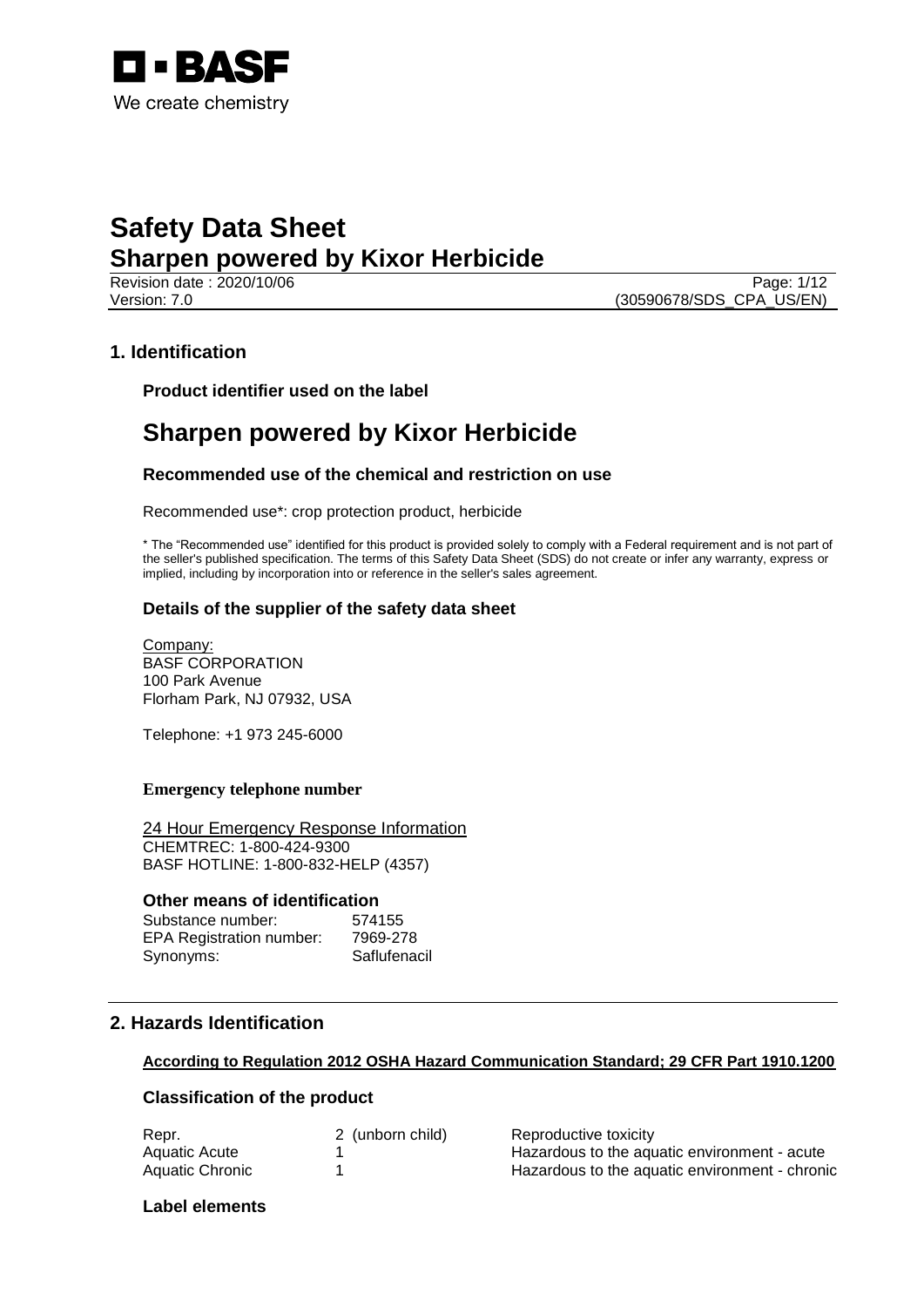Revision date : 2020/10/06 Page: 2/12 Version: 7.0 (30590678/SDS\_CPA\_US/EN)

Pictogram:



Signal Word: Warning

| <b>Hazard Statement:</b><br>H361<br>H400<br>H410                                                                    | Suspected of damaging the unborn child.<br>Very toxic to aquatic life.<br>Very toxic to aquatic life with long lasting effects. |  |
|---------------------------------------------------------------------------------------------------------------------|---------------------------------------------------------------------------------------------------------------------------------|--|
| <b>Precautionary Statements (Prevention):</b>                                                                       |                                                                                                                                 |  |
| P273                                                                                                                | Avoid release to the environment.                                                                                               |  |
| P280                                                                                                                | Wear protective gloves, protective clothing and eye protection or face<br>protection.                                           |  |
| P201                                                                                                                | Obtain special instructions before use.                                                                                         |  |
| P202                                                                                                                | Do not handle until all safety precautions have been read and<br>understood.                                                    |  |
| Precautionary Statements (Response):                                                                                |                                                                                                                                 |  |
| P391                                                                                                                | Collect spillage.                                                                                                               |  |
| P308 + P313                                                                                                         | IF exposed or concerned: Get medical attention.                                                                                 |  |
| Precautionary Statements (Storage):                                                                                 |                                                                                                                                 |  |
| P405                                                                                                                | Store locked up.                                                                                                                |  |
| Precautionary Statements (Disposal):<br>P501<br>Dispose of contents/container in accordance with local regulations. |                                                                                                                                 |  |
|                                                                                                                     |                                                                                                                                 |  |

# **3. Composition / Information on Ingredients**

## **According to Regulation 2012 OSHA Hazard Communication Standard; 29 CFR Part 1910.1200**

**Saflufenacil** 

CAS Number: 372137-35-4 Content (W/W): 29.74 % Synonym: Saflufenacil

# **4. First-Aid Measures**

## **Description of first aid measures**

## **General advice:**

First aid providers should wear personal protective equipment to prevent exposure. Remove contaminated clothing. Move person to fresh air. If person is not breathing, call 911 or ambulance, then give artificial respiration, preferably mouth-to-mouth if possible. In case of intoxication, call a poison control center or physician for treatment advice, taking the packaging or the label of the product.

## **If inhaled:**

Keep patient calm, remove to fresh air, seek medical attention.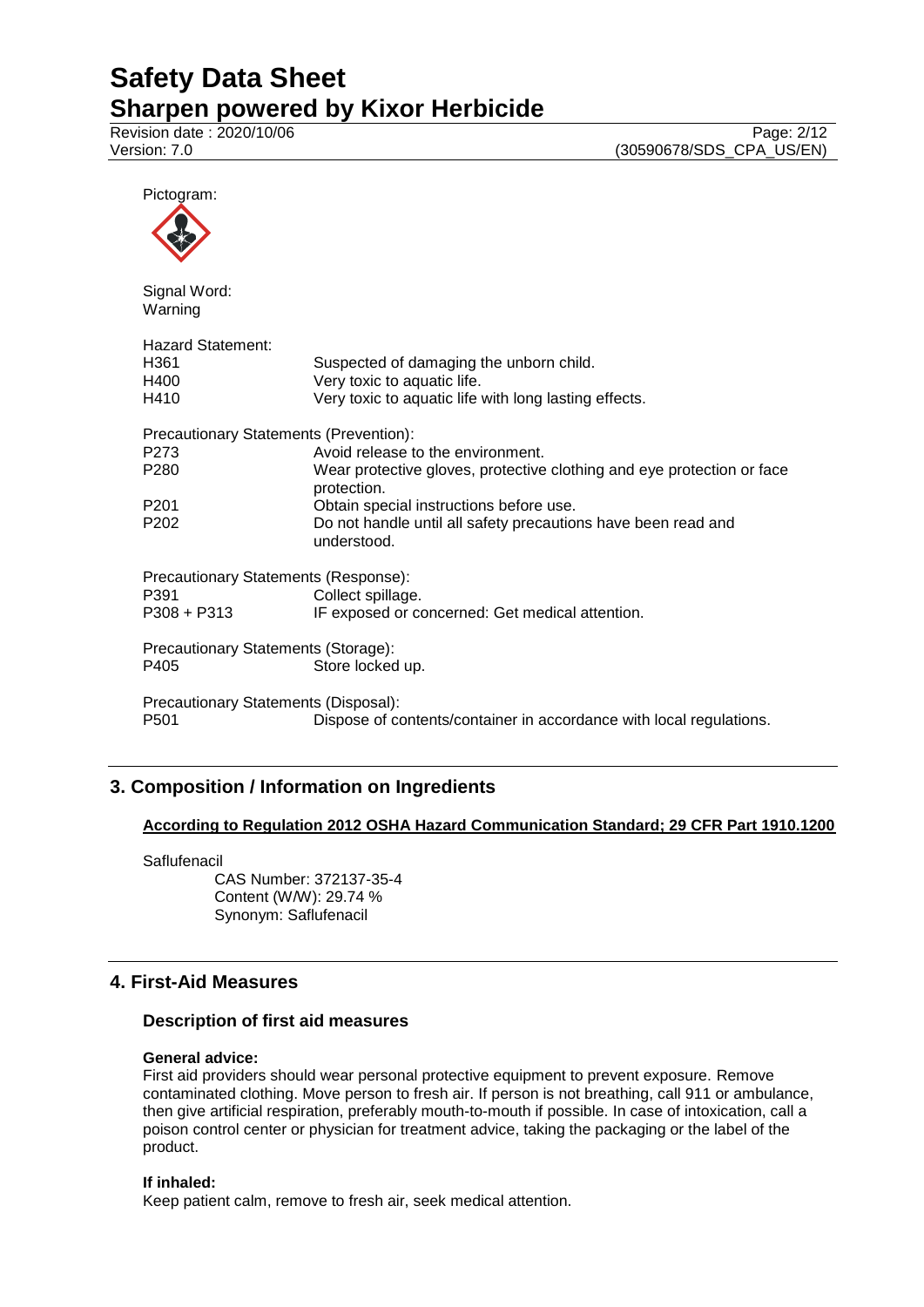#### **If on skin:**

Wash thoroughly with soap and water

#### **If in eyes:**

Wash affected eyes for at least 15 minutes under running water with eyelids held open.

#### **If swallowed:**

Immediately rinse mouth and then drink 200-300 ml of water, seek medical attention.

#### **Most important symptoms and effects, both acute and delayed**

Symptoms: Information, i.e. additional information on symptoms and effects may be included in the GHS labeling phrases available in Section 2 and in the Toxicological assessments available in Section 11., (Further) symptoms and / or effects are not known so far

#### **Indication of any immediate medical attention and special treatment needed**

Note to physician<br>Treatment:

Treat according to symptoms (decontamination, vital functions), no known specific antidote.

## **5. Fire-Fighting Measures**

## **Extinguishing media**

Suitable extinguishing media: foam, dry powder, carbon dioxide, water spray

#### **Special hazards arising from the substance or mixture**

Hazards during fire-fighting: carbon monoxide, carbon dioxide, Hydrogen chloride, hydrogen fluoride, sulfur oxides, nitrogen oxides, halogenated compounds, silica compounds If product is heated above decomposition temperature, toxic vapours will be released. The substances/groups of substances mentioned can be released in case of fire.

## **Advice for fire-fighters**

Protective equipment for fire-fighting: Wear self-contained breathing apparatus and chemical-protective clothing.

## **6. Accidental release measures**

#### **Personal precautions, protective equipment and emergency procedures**

Take appropriate protective measures. Clear area. Shut off source of leak only under safe conditions. Extinguish sources of ignition nearby and downwind. Ensure adequate ventilation. Wear suitable personal protective clothing and equipment.

#### **Environmental precautions**

Do not discharge into the subsoil/soil. Do not discharge into drains/surface waters/groundwater.

#### **Methods and material for containment and cleaning up**

Dike spillage. Pick up with suitable absorbent material. Place into suitable containers for reuse or disposal in a licensed facility. Spilled substance/product should be recovered and applied according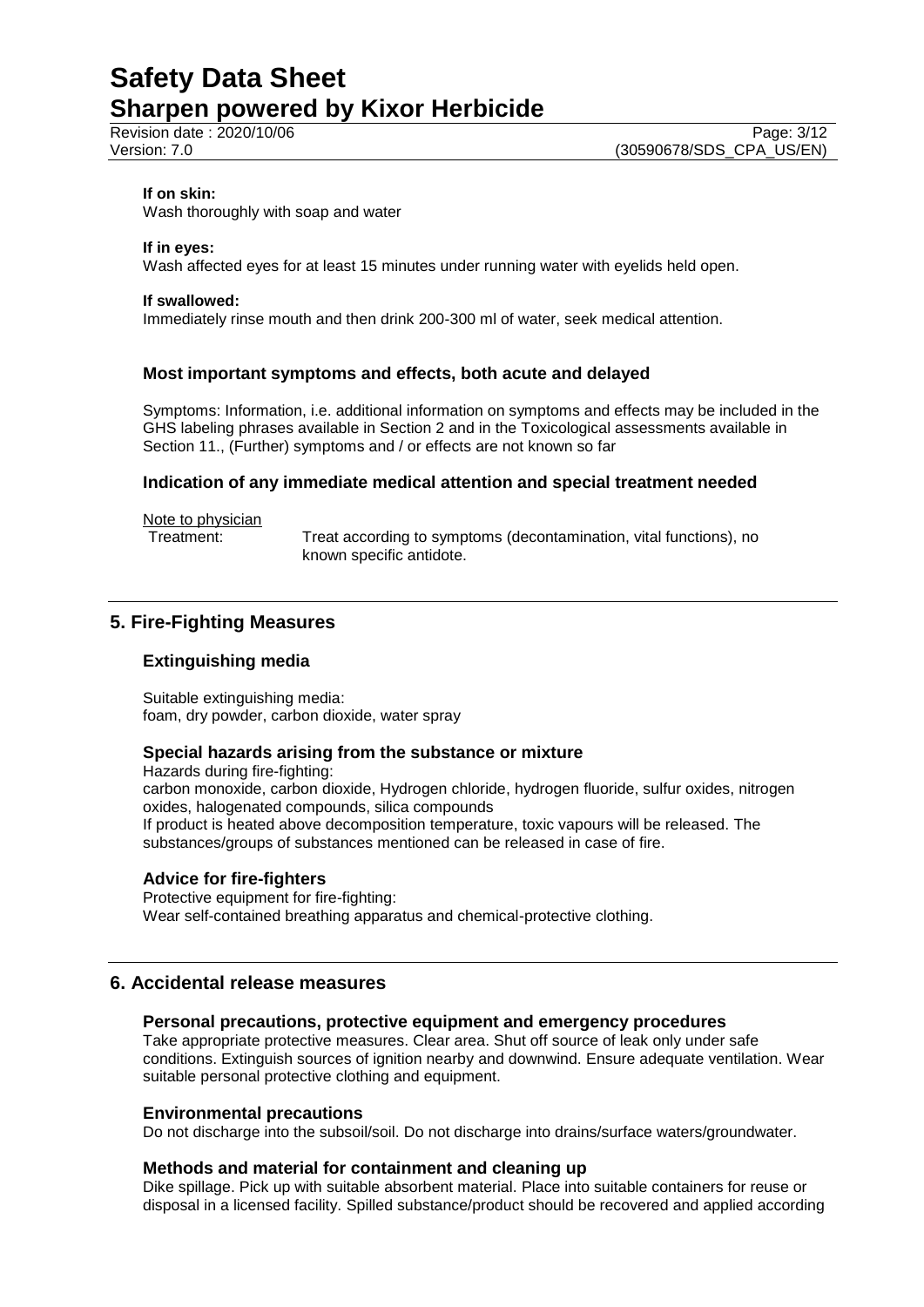Revision date : 2020/10/06 Page: 4/12<br>Version: 7.0 (30590678/SDS CPA US/EN)

(30590678/SDS\_CPA\_US/EN)

to label rates whenever possible. If application of spilled substance/product is not possible, then spills should be contained, solidified, and placed in suitable containers for disposal. After decontamination, spill area can be washed with water. Collect wash water for approved disposal.

## **7. Handling and Storage**

## **Precautions for safe handling**

RECOMMENDATIONS ARE FOR MANUFACTURING, COMMERCIAL BLENDING, AND PACKAGING WORKERS. PESTICIDE APPLICATORS & WORKERS must refer to the Product Label and Directions for Use attached to the product for Agricultural Use Requirements in accordance with the EPA Worker Protection Standard 40 CFR part 170. Ensure adequate ventilation. Provide good ventilation of working area (local exhaust ventilation if necessary). Keep away from sources of ignition - No smoking. Keep container tightly sealed. Protect contents from the effects of light. Protect against heat. Protect from air. Handle and open container with care. Do not open until ready to use. Once container is opened, content should be used as soon as possible. Avoid aerosol formation. Avoid dust formation. Provide means for controlling leaks and spills. Do not return residues to the storage containers. Follow label warnings even after container is emptied. The substance/ product may be handled only by appropriately trained personnel. Avoid all direct contact with the substance/product. Avoid contact with the skin, eyes and clothing. Avoid inhalation of dusts/mists/vapours. Wear suitable personal protective clothing and equipment.

Protection against fire and explosion:

No special precautions necessary. The substance/product is non-combustible. Product is not explosive.

#### **Conditions for safe storage, including any incompatibilities**

Segregate from foods and animal feeds.

Further information on storage conditions: Keep away from heat. Protect from direct sunlight. Keep only in the original container in a cool, dry, well-ventilated place away from ignition sources, heat or flame. Protect containers from physical damage. Protect against contamination. The authority permits and storage regulations must be observed.

Protect from temperatures below: -5 °C

Changes in the properties of the product may occur if substance/product is stored below indicated temperature for extended periods of time.

Protect from temperatures above: 40 °C

Changes in the properties of the product may occur if substance/product is stored above indicated temperature for extended periods of time.

## **8. Exposure Controls/Personal Protection**

**Users of a pesticidal product should refer to the product label for personal protective equipment requirements.**

No substance specific occupational exposure limits known.

#### **Advice on system design:**

Whenever possible, engineering controls should be used to minimize the need for personal protective equipment.

#### **Personal protective equipment**

**RECOMMENDATIONS FOR MANUFACTURING, COMMERCIAL BLENDING, AND PACKAGING WORKERS:**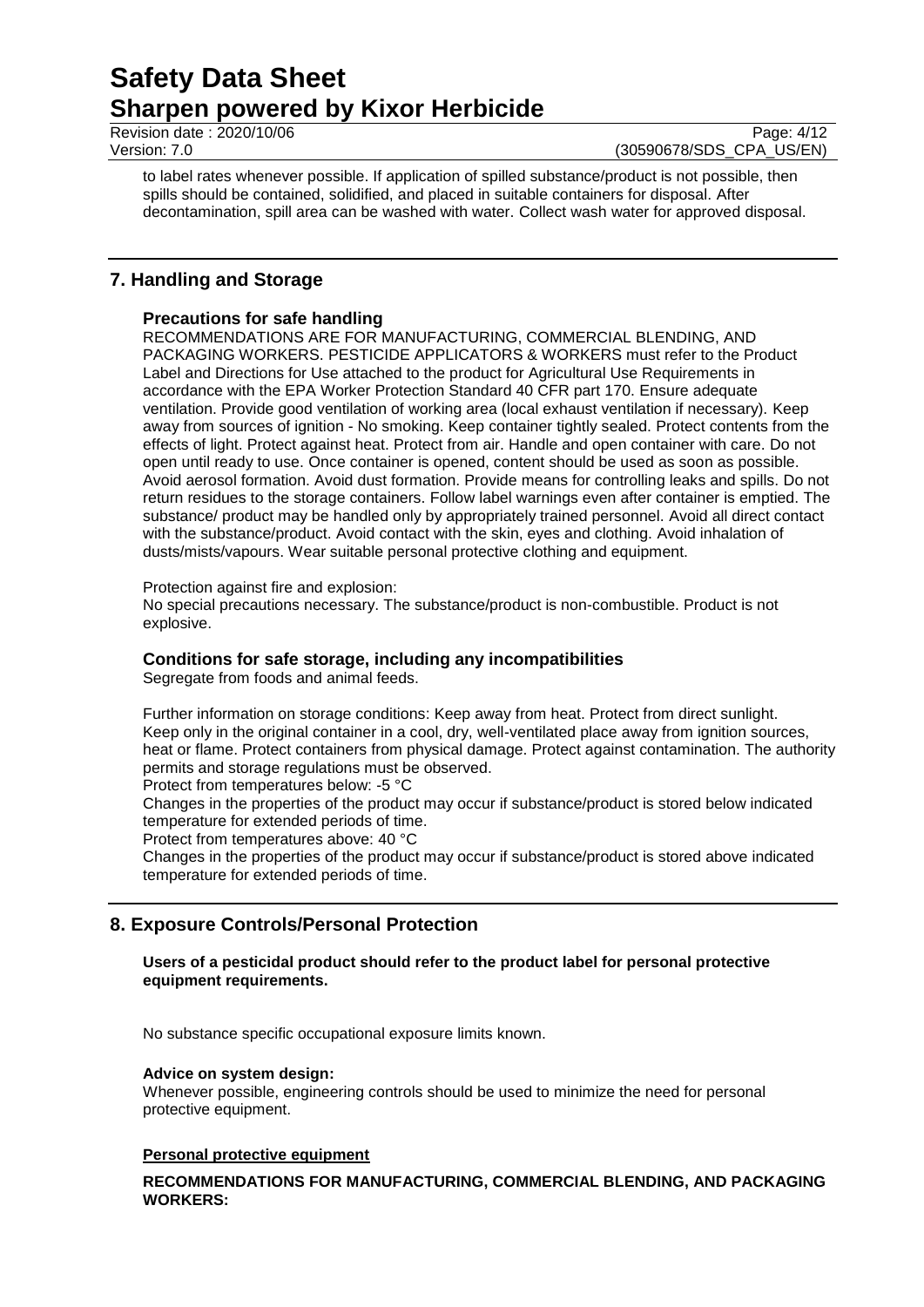Revision date : 2020/10/06 Page: 5/12<br>Version: 7.0 (30590678/SDS CPA US/EN)

## **Respiratory protection:**

Wear respiratory protection if ventilation is inadequate. Wear a NIOSH-certified (or equivalent) organic vapour/particulate respirator. For situations where the airborne concentrations may exceed the level for which an air purifying respirator is effective, or where the levels are unknown or Immediately Dangerous to Life or Health (IDLH), use NIOSH-certified full facepiece pressure demand self-contained breathing apparatus (SCBA) or a full facepiece pressure demand supplied-air respirator (SAR) with escape provisions.

#### **Hand protection:**

Chemical resistant protective gloves, Protective glove selection must be based on the user's assessment of the workplace hazards.

#### **Eye protection:**

Safety glasses with side-shields. Tightly fitting safety goggles (chemical goggles). Wear face shield if splashing hazard exists.

#### **Body protection:**

Body protection must be chosen depending on activity and possible exposure, e.g. head protection, apron, protective boots, chemical-protection suit.

#### **General safety and hygiene measures:**

Wear long sleeved work shirt and long work pants in addition to other stated personal protective equipment. Work place should be equipped with a shower and an eye wash. Handle in accordance with good industrial hygiene and safety practice. Personal protective equipment should be decontaminated prior to reuse. Gloves must be inspected regularly and prior to each use. Replace if necessary (e.g. pinhole leaks). Take off immediately all contaminated clothing. Store work clothing separately. Hands and/or face should be washed before breaks and at the end of the shift. No eating, drinking, smoking or tobacco use at the place of work. Keep away from food, drink and animal feeding stuffs.

## **9. Physical and Chemical Properties**

| Form:                  | liquid                                                       |
|------------------------|--------------------------------------------------------------|
| Odour:                 | faint odour, fruity                                          |
| Odour threshold:       | Not determined due to potential health hazard by inhalation. |
| Colour:                | white                                                        |
| pH value:              | approx. $4 - 6$                                              |
|                        | (approx. 20 $°C$ )                                           |
|                        | (as aqueous suspension)                                      |
| boiling temperature:   | 100 °C                                                       |
| Sublimation point:     | No applicable information available.                         |
| Flash point:           | No flash point - Measurement made                            |
|                        | up to the boiling point.                                     |
| Flammability:          | not applicable                                               |
| Lower explosion limit: | As a result of our experience with this                      |
|                        | product and our knowledge of its                             |
|                        | composition we do not expect any                             |
|                        | hazard as long as the product is used                        |
|                        | appropriately and in accordance with                         |
|                        | the intended use.                                            |
| Upper explosion limit: | As a result of our experience with this                      |
|                        | product and our knowledge of its                             |
|                        | composition we do not expect any                             |
|                        | hazard as long as the product is used                        |
|                        | appropriately and in accordance with                         |
|                        | the intended use.                                            |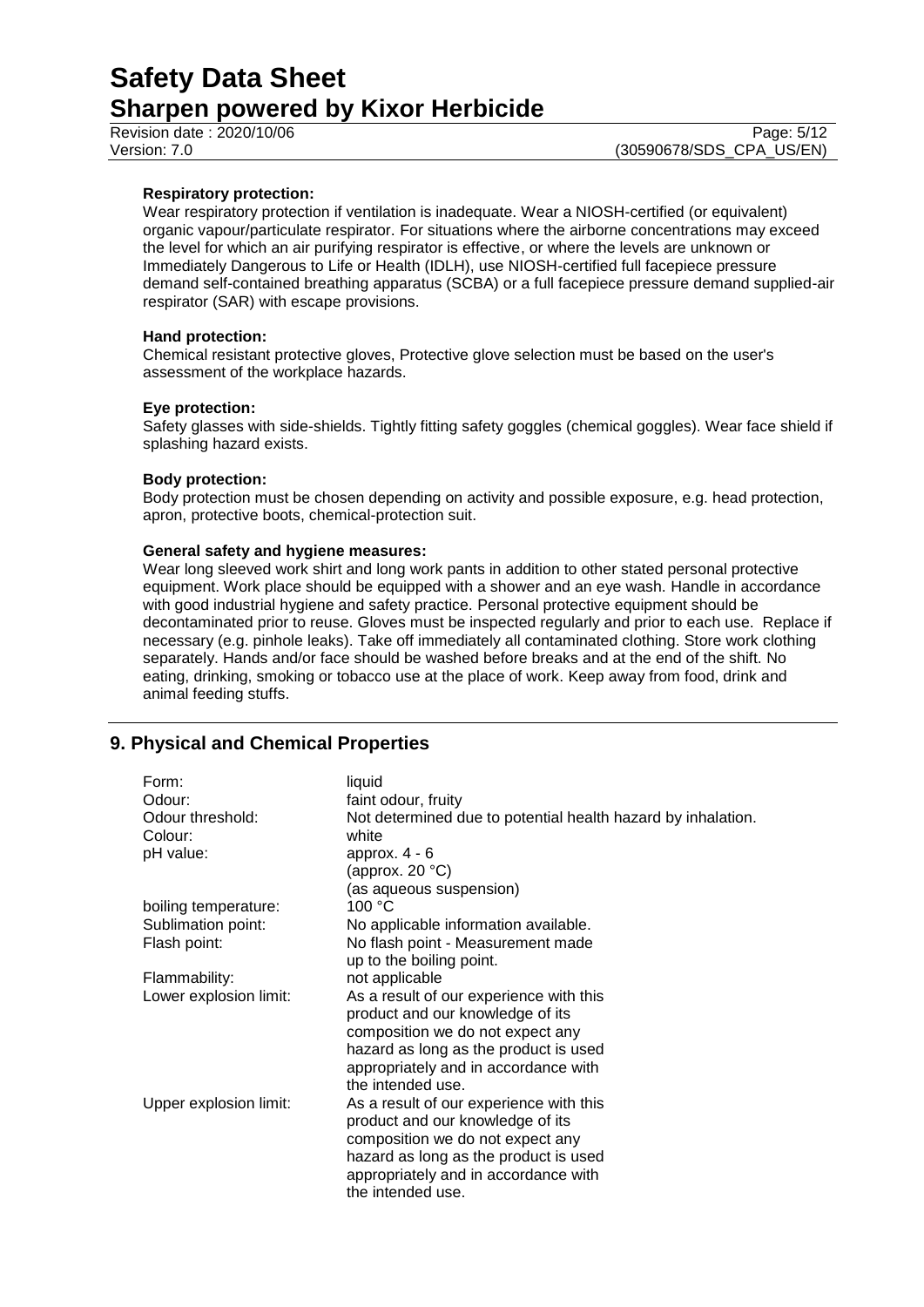Revision date : 2020/10/06 Page: 6/12<br>Version: 7.0 (30590678/SDS CPA US/EN) (30590678/SDS\_CPA\_US/EN)

| Autoignition:               | 443 °C                                                                     | (Directive<br>92/69/EEC, A.15) |
|-----------------------------|----------------------------------------------------------------------------|--------------------------------|
| Vapour pressure:            | approx. 23 hPa<br>(20 °C)                                                  |                                |
| Density:                    | Information applies to the solvent.<br>9.6 Lb/USg                          |                                |
|                             | (68 °F)                                                                    |                                |
| Relative density:           | No applicable information available.                                       |                                |
| Vapour density:             | not applicable                                                             |                                |
| Partitioning coefficient n- | The statements are based on the                                            |                                |
| octanol/water (log Pow):    | properties of the individual                                               |                                |
|                             | components.                                                                |                                |
|                             | No applicable information available.                                       |                                |
| Thermal decomposition:      | No decomposition if stored and handled as                                  |                                |
|                             | prescribed/indicated.                                                      |                                |
| Viscosity, dynamic:         | 33 mPa.s                                                                   |                                |
|                             | (20 °C)                                                                    |                                |
| Viscosity, kinematic:       | No applicable information available.                                       |                                |
| Solubility in water:        | dispersible                                                                |                                |
| Solubility (quantitative):  | No applicable information available.                                       |                                |
| Solubility (qualitative):   | No applicable information available.                                       |                                |
| Evaporation rate:           | not applicable                                                             |                                |
| Other Information:          | The product has not been tested. The statement has been                    |                                |
|                             | derived from substances/products of a similar structure or<br>composition. |                                |
|                             |                                                                            |                                |

# **10. Stability and Reactivity**

## **Reactivity**

No hazardous reactions if stored and handled as prescribed/indicated.

# Oxidizing properties:

not fire-propagating (Directive 2004/73/EC, A.21)

## **Chemical stability**

The product is stable if stored and handled as prescribed/indicated.

## **Possibility of hazardous reactions**

No hazardous reactions if stored and handled as prescribed/indicated.

## **Conditions to avoid**

Avoid all sources of ignition: heat, sparks, open flame. Avoid prolonged storage. Avoid electro-static discharge. Avoid contamination. Avoid prolonged exposure to extreme heat. Avoid extreme temperatures.

#### **Incompatible materials**

strong bases, strong acids, strong oxidizing agents

## **Hazardous decomposition products**

Decomposition products:

Hazardous decomposition products: No hazardous decomposition products if stored and handled as prescribed/indicated.

Thermal decomposition: No decomposition if stored and handled as prescribed/indicated.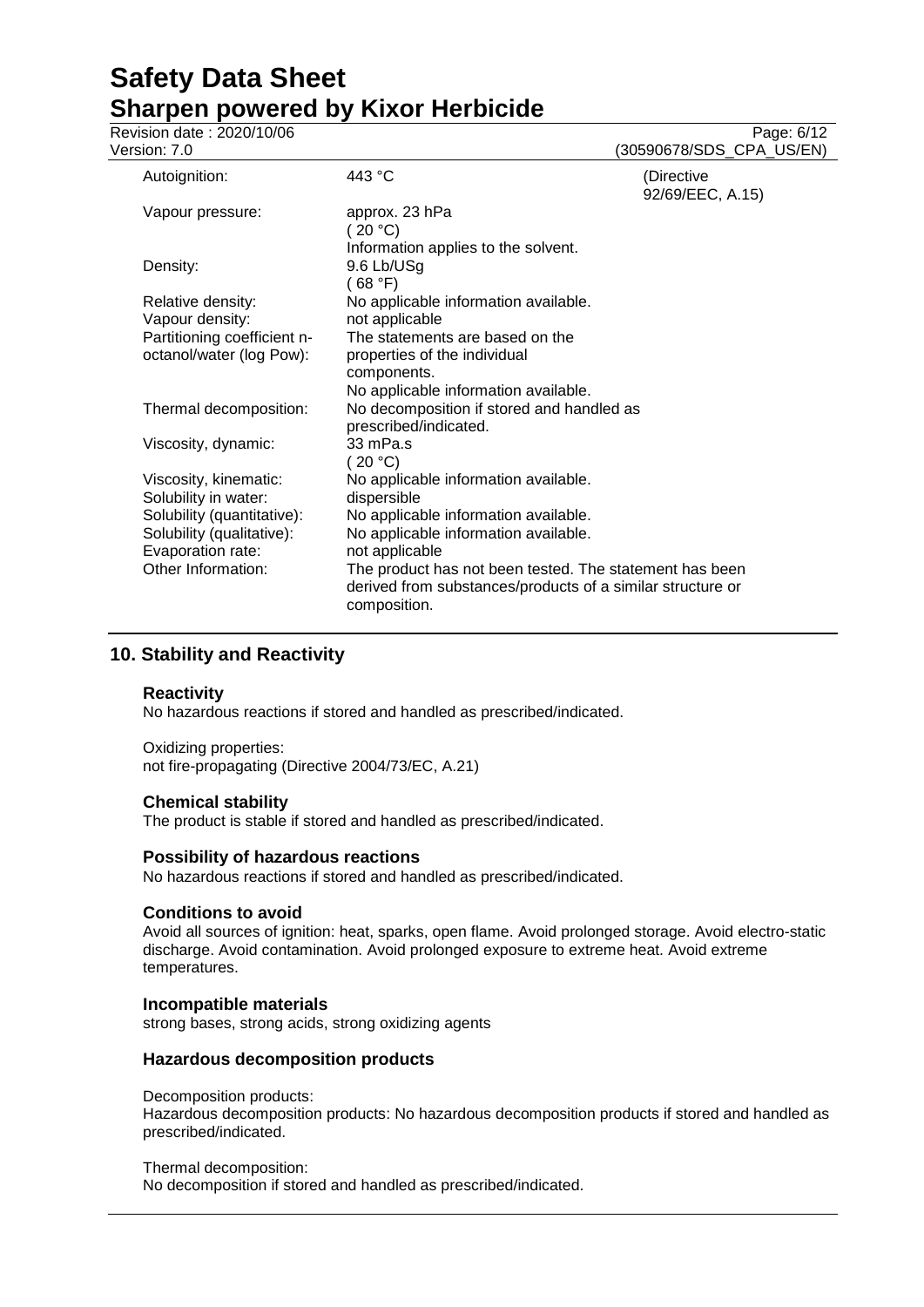Revision date : 2020/10/06 Page: 7/12<br>Version: 7.0 (30590678/SDS CPA US/EN) (30590678/SDS\_CPA\_US/EN)

## **11. Toxicological information**

#### **Primary routes of exposure**

Routes of entry for solids and liquids are ingestion and inhalation, but may include eye or skin contact. Routes of entry for gases include inhalation and eye contact. Skin contact may be a route of entry for liquefied gases.

## **Acute Toxicity/Effects**

Acute toxicity

Assessment of acute toxicity: Slightly toxic after single ingestion. Relatively nontoxic after short-term skin contact. Relatively nontoxic after short-term inhalation.

Oral

Type of value: LD50 Species: rat Value: > 2,000 mg/kg No mortality was observed.

Inhalation Type of value: LC50 Species: rat Value:  $> 5.5$  mg/l Exposure time: 4 h An aerosol was tested. No mortality was observed.

Dermal

Type of value: LD50 Species: rat Value: > 5,000 mg/kg No mortality was observed.

#### Assessment other acute effects

Assessment of STOT single: Based on the available information there is no specific target organ toxicity to be expected after a single exposure.

The product has not been tested. The statement has been derived from the properties of the individual components.

#### **Sensitization**

Assessment of sensitization: Skin sensitizing effects were not observed in animal studies.

modified Buehler test Species: guinea pig Result: Skin sensitizing effects were not observed in animal studies.

#### **Aspiration Hazard**

No aspiration hazard expected. The product has not been tested. The statement has been derived from the properties of the individual components.

## **Chronic Toxicity/Effects**

Repeated dose toxicity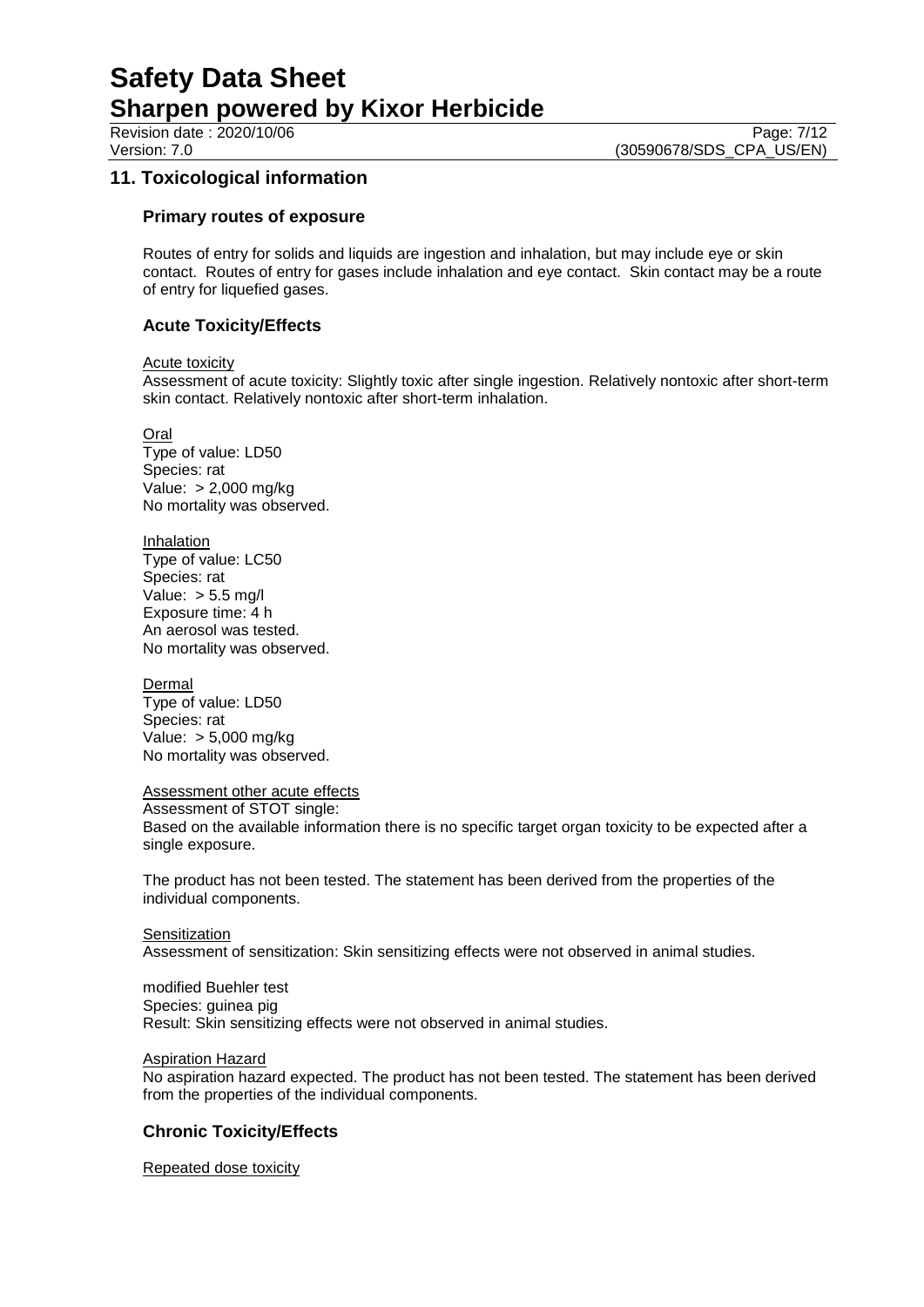Revision date : 2020/10/06 Page: 8/12<br>Version: 7.0 (30590678/SDS CPA US/EN)

(30590678/SDS CPA US/EN)

Assessment of repeated dose toxicity: The product has not been tested. The statement has been derived from the properties of the individual components. No substance-specific organtoxicity was observed after repeated administration to animals.

#### Genetic toxicity

Assessment of mutagenicity: The product has not been tested. The statement has been derived from the properties of the individual components. Mutagenicity tests revealed no genotoxic potential.

#### **Carcinogenicity**

Assessment of carcinogenicity: The product has not been tested. The statement has been derived from the properties of the individual components. The results of various animal studies gave no indication of a carcinogenic effect.

#### Reproductive toxicity

Assessment of reproduction toxicity: The product has not been tested. The statement has been derived from the properties of the individual components. The results of animal studies gave no indication of a fertility impairing effect.

#### **Teratogenicity**

Assessment of teratogenicity: The product has not been tested. The statement has been derived from the properties of the individual components.

#### *Information on: saflufenacil*

*Assessment of teratogenicity: Indications of possible developmental toxicity/teratogenicity were seen in animal studies.*

----------------------------------

Other Information Misuse can be harmful to health.

## **12. Ecological Information**

## **Toxicity**

Aquatic toxicity

Assessment of aquatic toxicity:

There is a high probability that the product is not acutely harmful to fish. There is a high probability that the product is not acutely harmful to aquatic invertebrates. Very toxic (acute effect) to aquatic plants.

#### Toxicity to fish

*Information on: saflufenacil LC50 (96 h) > 96.8 mg/l, Pimephales promelas (OECD Guideline 203, static) No observed effect concentration (33 d) >= 9.7 mg/l, Pimephales promelas (OECD Guideline 203, static)*

----------------------------------

Aquatic invertebrates

*Information on: saflufenacil EC50 (96 h) 8.0 mg/l, Daphnia magna (static)* ----------------------------------

Aquatic plants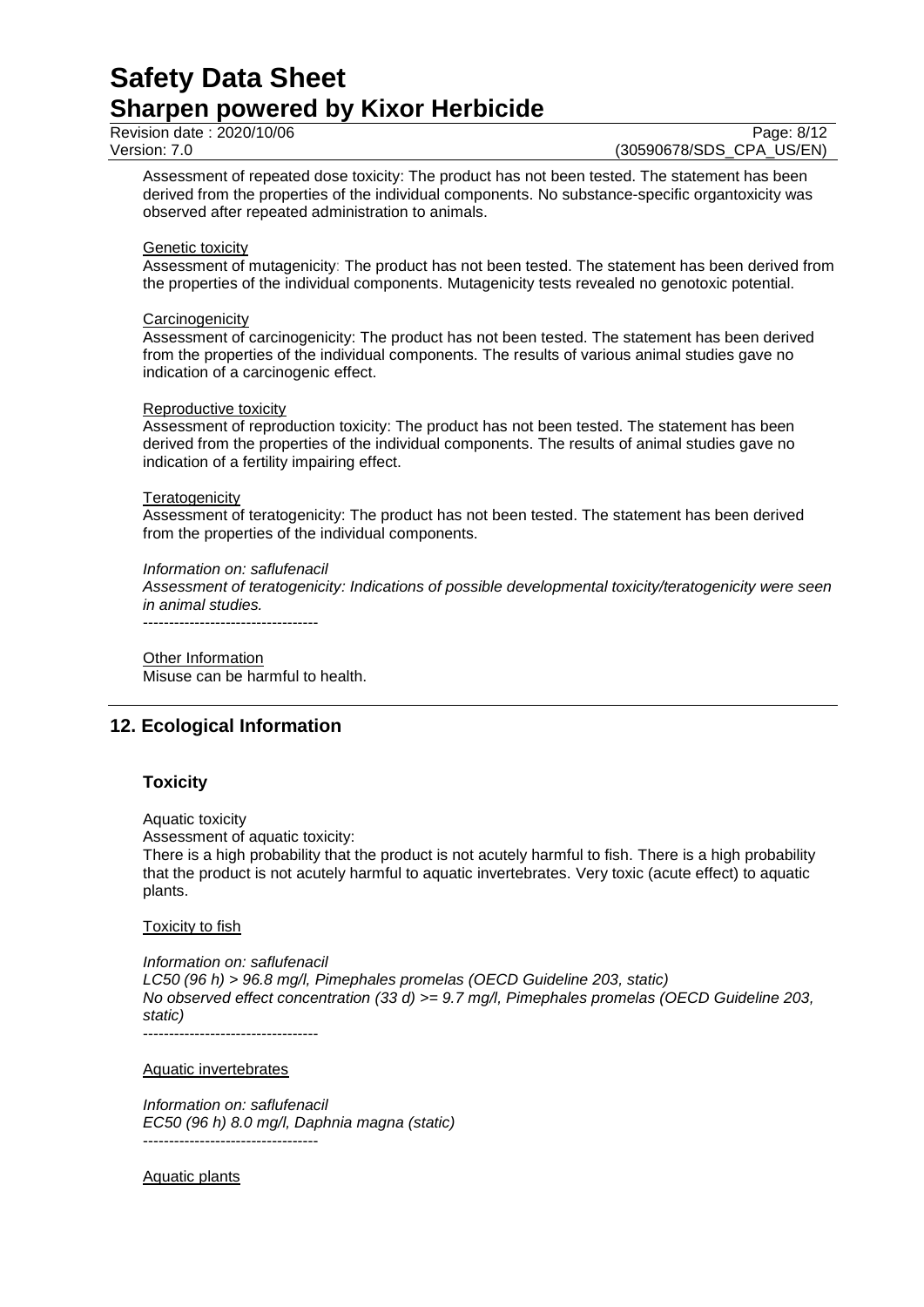Revision date : 2020/10/06 Page: 9/12<br>Version: 7.0 (30590678/SDS CPA US/EN) (30590678/SDS\_CPA\_US/EN)

*Information on: saflufenacil*

*EC50 (96 h) 0.113 mg/l (growth rate), Pseudokirchneriella subcapitata (OECD Guideline 201, static)* ----------------------------------

Assessment of terrestrial toxicity With high probability not acutely harmful to terrestrial organisms.

## **Persistence and degradability**

Assessment biodegradation and elimination (H2O)

*Information on: saflufenacil*

*Not readily biodegradable (by OECD criteria).* ----------------------------------

## **Bioaccumulative potential**

Assessment bioaccumulation potential

*Information on: saflufenacil*

*Because of the n-octanol/water distribution coefficient (log Pow) accumulation in organisms is not to be expected.*

----------------------------------

## **Mobility in soil**

Assessment transport between environmental compartments The product has not been tested. The statement has been derived from the properties of the individual components.

*Information on: saflufenacil*

*Following exposure to soil, the product trickles away and can - dependant on degradation - be transported to deeper soil areas with larger water loads.* ----------------------------------

## **13. Disposal considerations**

## **Waste disposal of substance:**

Pesticide wastes are regulated. Improper disposal of excess pesticide, spray mix or rinsate is a violation of federal law. If pesticide wastes cannot be disposed of according to label instructions, contact the State Pesticide or Environmental Control Agency or the Hazardous Waste representative at the nearest EPA Regional Office for guidance.

#### **Container disposal:**

Rinse thoroughly at least three times (triple rinse) in accordance with EPA recommendations. Consult state or local disposal authorities for approved alternative procedures such as container recycling. Recommend crushing, puncturing or other means to prevent unauthorized use of used containers.

#### **RCRA:**

This product is not regulated by RCRA.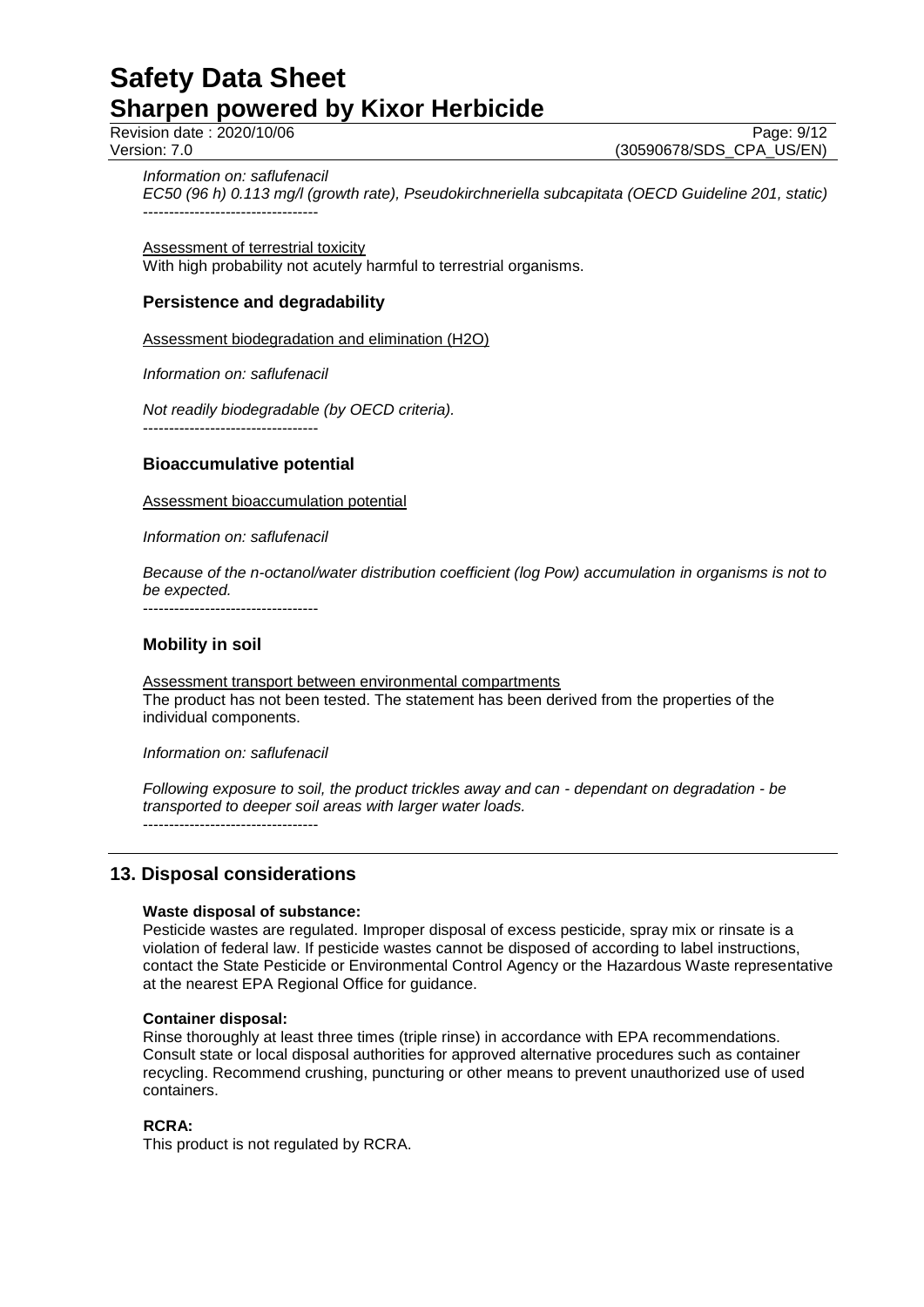# **Safety Data Sheet**

**Sharpen powered by Kixor Herbicide**

## **14. Transport Information**

| <b>Land transport</b> |
|-----------------------|
|                       |

USDOT

Not classified as a dangerous good under transport regulations

| Sea transport<br>IMDG                                                                                        |                                                                                                                               |
|--------------------------------------------------------------------------------------------------------------|-------------------------------------------------------------------------------------------------------------------------------|
| Hazard class:<br>Packing group:<br>ID number:<br>Hazard label:<br>Marine pollutant:<br>Proper shipping name: | 9<br>Ш<br><b>UN 3082</b><br>9, EHSM<br>YES.<br>ENVIRONMENTALLY HAZARDOUS SUBSTANCE, LIQUID,<br>N.O.S. (contains SAFLUFENACIL) |
| Air transport<br><b>IATA/ICAO</b>                                                                            |                                                                                                                               |
| Hazard class:<br>Packing group:<br>ID number:<br>Hazard label:<br>Proper shipping name:                      | 9<br>Ш<br><b>UN 3082</b><br>9, EHSM<br>ENVIRONMENTALLY HAZARDOUS SUBSTANCE, LIQUID,<br>N.O.S. (contains SAFLUFENACIL)         |
|                                                                                                              |                                                                                                                               |

#### **Further information**

The following provisions may apply for product in packages containing a net quantity of 5 L or less ADR, RID, ADN: Special Provision 375; IMDG: 2.10.2.7; IATA: A197; TDG: Special Provision 99(2); 49CFR: §171.4 (c) (2).

# **15. Regulatory Information**

## **Federal Regulations**

**Registration status:** Chemical TSCA, US blocked / not listed

Crop Protection TSCA, US released / exempt

**EPCRA 311/312 (Hazard categories):** Refer to SDS section 2 for GHS hazard classes applicable for this product.

**State regulations State RTK CAS Number Chemical name** PA 57-55-6 Propylene glycol NJ 57-55-6 Propylene glycol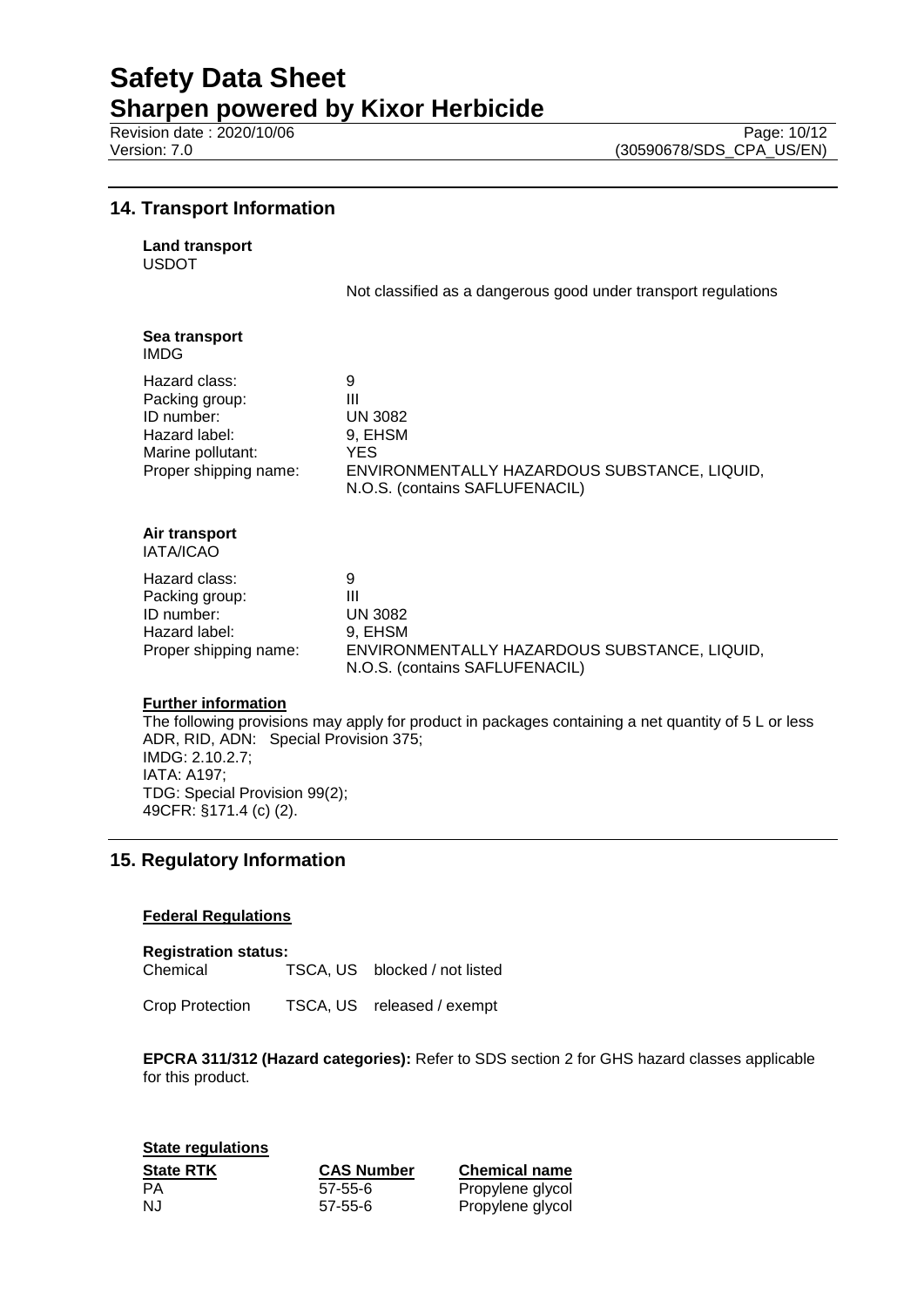Revision date : 2020/10/06 Page: 11/12<br>Version: 7.0 (30590678/SDS CPA US/EN)

#### **Safe Drinking Water & Toxic Enforcement Act, CA Prop. 65:**

## **BASF Risk Assessment, CA Prop. 65:**

Based on an evaluation of the product's composition and the use(s), this product does not require a California Proposition 65 Warning.

#### **Labeling requirements under FIFRA**

This chemical is a pesticide product registered by the Environmental Protection Agency and is subject to certain labeling requirements under federal pesticide law. These requirements differ from the classification criteria and hazard information required for safety data sheets, and workplace labels of non-pesticide chemicals. Following is the hazard information as required on the pesticide label.

CAUTION: KEEP OUT OF REACH OF CHILDREN. KEEP OUT OF REACH OF DOMESTIC ANIMALS. HARMFUL IF SWALLOWED. HARMFUL IF ABSORBED THROUGH SKIN. May cause moderate but temporary irritation to the eyes. Avoid contact with the skin, eyes and clothing. Avoid inhalation of mists/vapours. Wash thoroughly after handling.

## **16. Other Information**

#### **SDS Prepared by:**

BASF NA Product Regulations SDS Prepared on: 2020/10/06

We support worldwide Responsible Care® initiatives. We value the health and safety of our employees, customers, suppliers and neighbors, and the protection of the environment. Our commitment to Responsible Care is integral to conducting our business and operating our facilities in a safe and environmentally responsible fashion, supporting our customers and suppliers in ensuring the safe and environmentally sound handling of our products, and minimizing the impact of our operations on society and the environment during production, storage, transport, use and disposal of our products.

IMPORTANT: WHILE THE DESCRIPTIONS, DESIGNS, DATA AND INFORMATION CONTAINED HEREIN ARE PRESENTED IN GOOD FAITH AND BELIEVED TO BE ACCURATE , IT IS PROVIDED FOR YOUR GUIDANCE ONLY. BECAUSE MANY FACTORS MAY AFFECT PROCESSING OR APPLICATION/USE, WE RECOMMEND THAT YOU MAKE TESTS TO DETERMINE THE SUITABILITY OF A PRODUCT FOR YOUR PARTICULAR PURPOSE PRIOR TO USE. NO WARRANTIES OF ANY KIND, EITHER EXPRESSED OR IMPLIED, INCLUDING WARRANTIES OF MERCHANTABILITY OR FITNESS FOR A PARTICULAR PURPOSE, ARE MADE REGARDING PRODUCTS DESCRIBED OR DESIGNS, DATA OR INFORMATION SET FORTH, OR THAT THE PRODUCTS, DESIGNS, DATA OR INFORMATION MAY BE USED WITHOUT INFRINGING THE INTELLECTUAL PROPERTY RIGHTS OF OTHERS. IN NO CASE SHALL THE DESCRIPTIONS, INFORMATION, DATA OR DESIGNS PROVIDED BE CONSIDERED A PART OF OUR TERMS AND CONDITIONS OF SALE. FURTHER, YOU EXPRESSLY UNDERSTAND AND AGREE THAT THE DESCRIPTIONS, DESIGNS, DATA, AND INFORMATION FURNISHED BY OUR COMPANY HEREUNDER ARE GIVEN GRATIS AND WE ASSUME NO